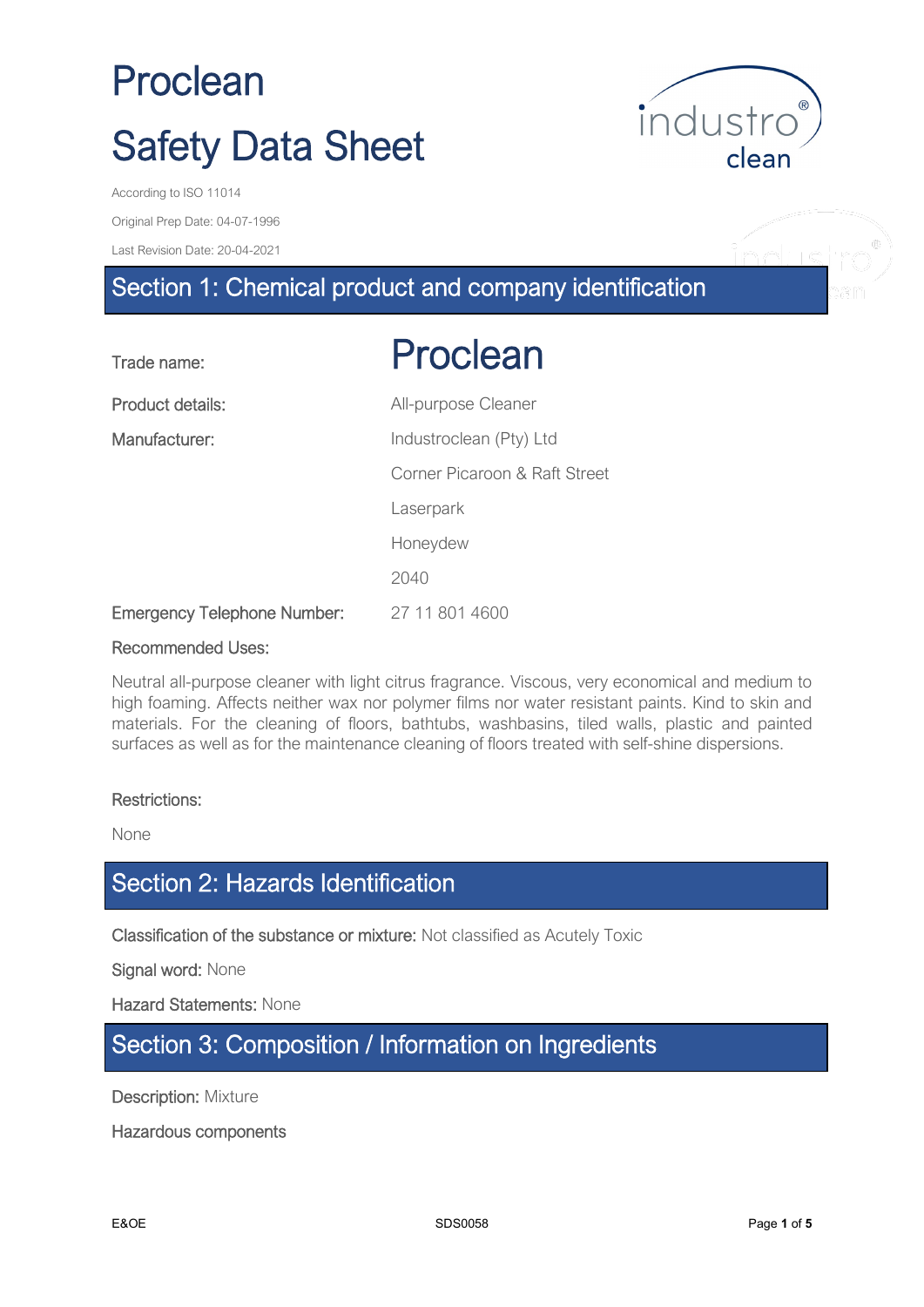

inductro

Original Prep Date: 04-07-1996

Last Revision Date: 20-04-2021

| CAS No          | ∣Chemical Name <sup>।</sup> | % Conc |  |
|-----------------|-----------------------------|--------|--|
| $1310 - 73 - 2$ | Sodium Hydroxide            | $2\%$  |  |

## Section 4: First Aid Measures

Inhalation: P340: Remove to fresh air and keep at rest in a position comfortable for breathing. P304+340: Call a poison centre or doctor/physician if you feel unwell.

Skin contact: P350: Gently wash with plenty of water.

Eye contact: P305+P351+P338: If in eyes, rinse cautiously with water for several minutes. Remove contact lenses, if present and easy to do. Continue rinsing. P313: Get medical advice/attention.

Ingestion: P331: Do not induce vomiting. P312: Call a poison centre or doctor/physician if you feel unwell.

## Section 5: Fire-fighting measures

Suitable extinguishing agents: Water spray jet, extinguishing powder, CO<sub>2</sub>, foam.

Unsuitable extinguishing agents: None

Advice for fire-fighters: Wear self-contained breathing apparatus.

### Section 6: Accidental Release Measures

Personal precautions, protective equipment and emergency procedures: Particular danger of slipping on leaked/spilled product. Wear protective clothing (See section 8). Keep unprotected persons away. When selecting the protective suit, attention has to be paid to the complete and safe protection of skin and mucous membranes. Impermeable protective clothes, protective boots must be made of neoprene, complete face protection and nitrile-rubber gloves with long tops should be worn.

Environmental precautions: As the undiluted product is hazardous for the aquatic environment, it must be prevented from reaching surface water. Prevent from spreading (e.g. by enclosing with a ring of chemical absorbent). Inform authorities in case of contamination of water or sewage system.

Methods and material for containment and cleaning up: Collect large amounts in suitable container. Cover the rest with absorbent, mix intensively and collect mechanically.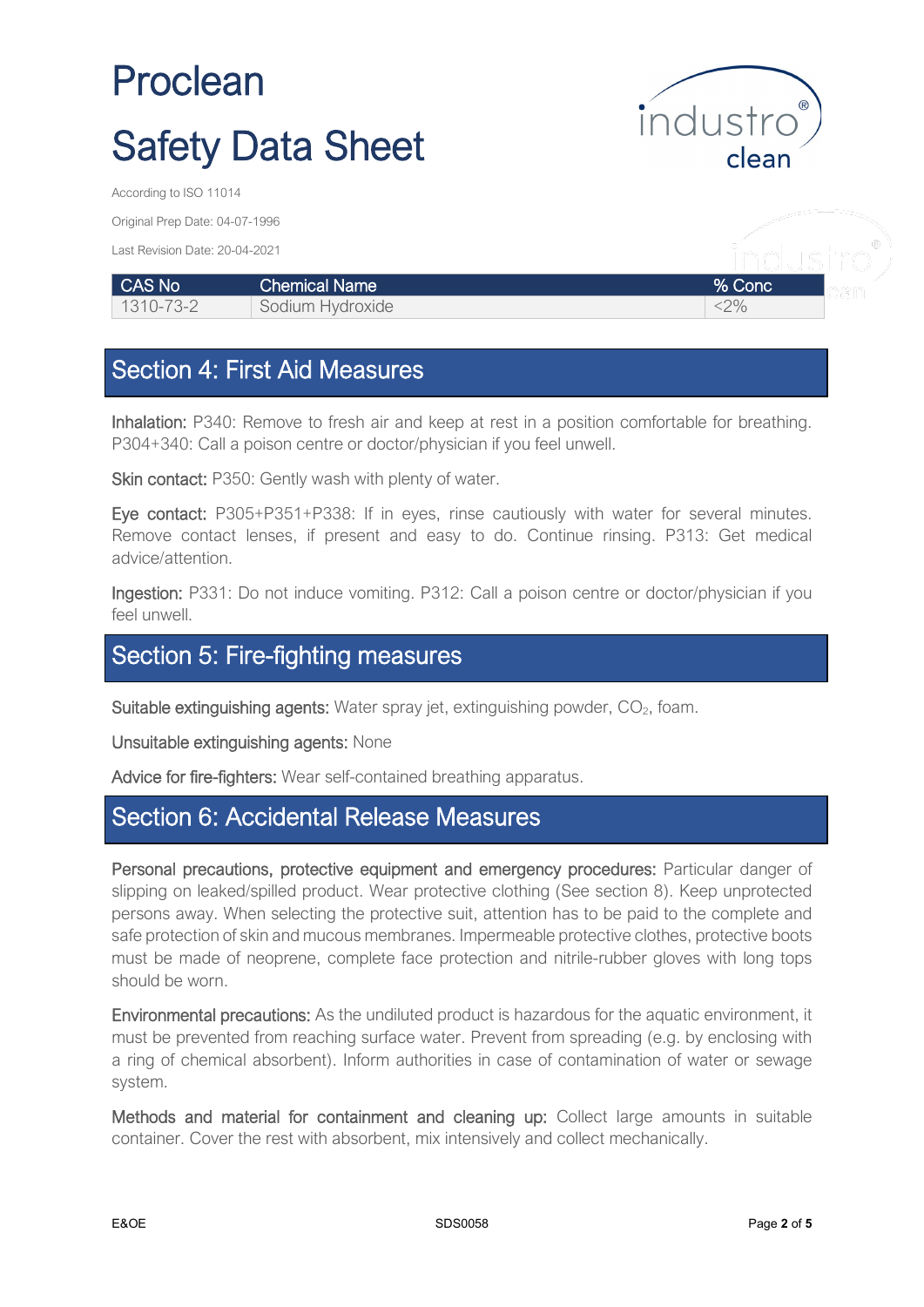

Original Prep Date: 04-07-1996

Last Revision Date: 20-04-2021

## Section 7: Handling and Storage

Precautions for safe handling: Provide good room ventilation or local exhaust ventilation at the workplace.

Requirements to be met by storerooms and containers: Ensure sufficient ventilation. Store only in the original container. Protect from sunlight and do not expose to temperatures exceeding 50°C.

### Section 8: Exposure controls and personal protection

#### Components with critical values that require monitoring in the workplace

| CAS No    | Chemical Name    | $\sqrt{2}$ Conc $\sqrt{2}$ | OEL-STEL/C         |
|-----------|------------------|----------------------------|--------------------|
| 1310-73-2 | Sodium Hydroxide | $<$ 2%                     | $4 \text{ mg/m}^3$ |

## Section 9: Physical and Chemical Properties

| <b>Description</b>            | <b>Result</b>       |
|-------------------------------|---------------------|
| Appearance                    | Liquid              |
| Colour                        | Dark Blue           |
| Odour                         | Characteristic      |
| Melting / Freezing range      | Not determined      |
| Boiling point / Boiling range | $>100^{\circ}$ C    |
| Flash point                   | Not applicable      |
| Self-inflammability           | Not applicable      |
| Danger of explosion           | Not applicable      |
| Density at 20°C               | 1.020 $g/cm^{3}$    |
| Miscibility with water        | Completely miscible |
| pH value concentrate at 20°C  | $7.5 + 0.5$         |

# Section 10: Stability and Reactivity

Chemical Stability: No decomposition up to the boiling point. Under recommended storage conditions, this product is stable for up to 3 years.

Reactions: No dangerous reactions known.

Incompatible Materials: None

nduc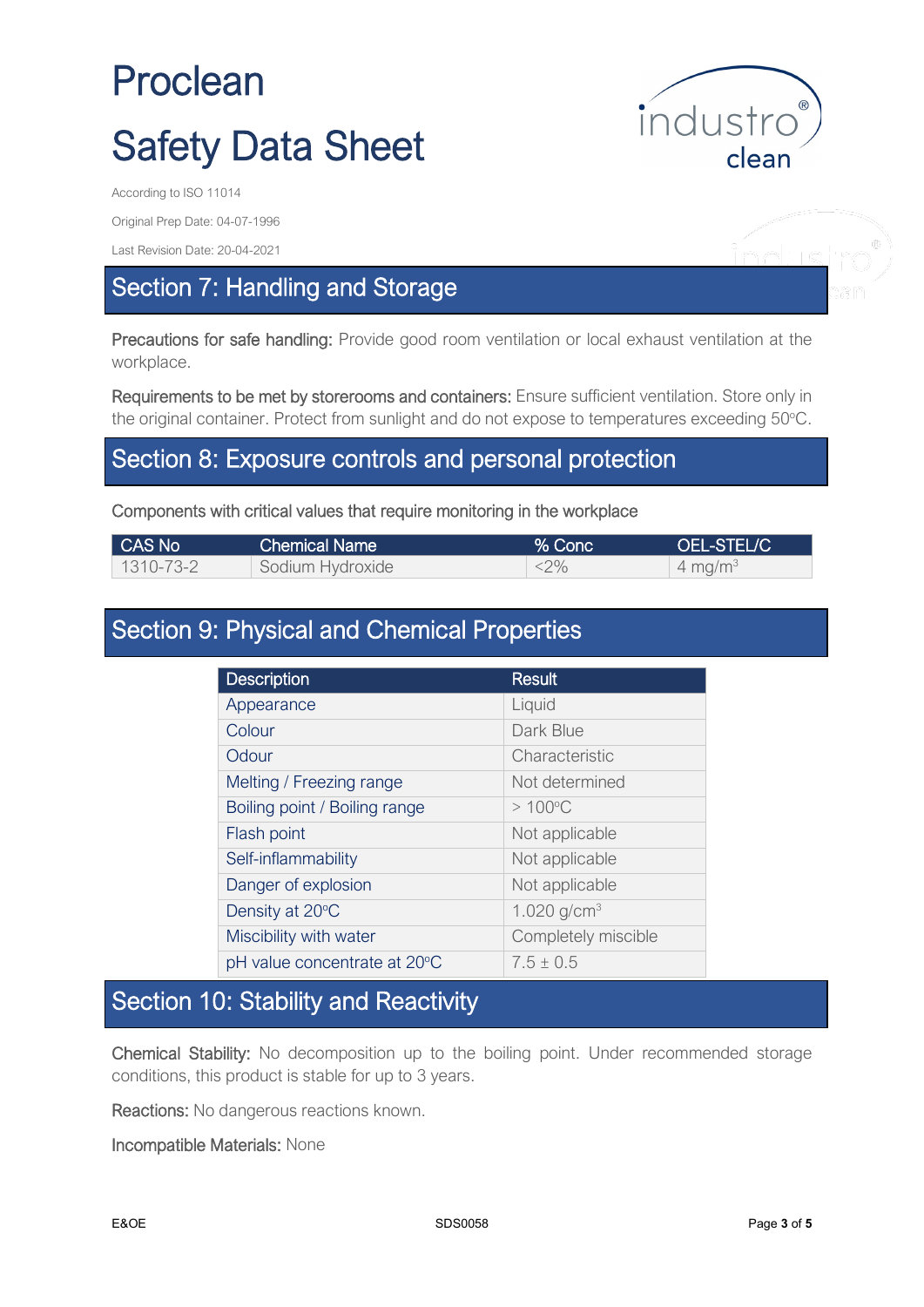industro clean

Original Prep Date: 04-07-1996

Last Revision Date: 20-04-2021

## Section 11: Toxicological Information

Acute Toxicity: Not classified as acutely toxic

Germ cell mutagenicity: Based on available data, the classification criteria are not met.

Carcinogenicity: Based on available data, the classification criteria are not met.

Reproductive toxicity: Based on available data, the classification criteria are not met.

### Section 12: Ecological Information

Environmental exposure of the product will vary depending on solution strength, application method and rate. The degree of dilution and dispersion and meteorological conditions as well as subsequent biodegrading of surfactants will affect exposure concentration and duration.

Quantitative Activity Relationships for aquatic toxicity and log  $K_{ow}$  for predicting readily biodegradation are not yet sufficiently accurate to predict rapid degradation.

### Section 13: Disposal Considerations

Taking into consideration the hazardous components and the dilution of this product at the strongest recommended dosage, this product can be safely disposed according to the local municipal, provincial or national regulations. Dispose of packaging in an approved receptacle or incinerator.

## Section 14: Transport Information

• Not required for identification and classification of dangerous goods for transport by rail and road modes

### Section 15: Regulatory Information

- OHSA Amendment Act 181 of 1993
- Regulations for Hazardous Chemical Agents, 2021
- National Environmental Management Act as Amended and Regulations
- Relevant South African National Standards
- Duty to Care
- Metropolitan Municipal Services By-Laws
- Globally Harmonized System
- Department of Employment & Labour (Competent Authority for SDS's in SA)